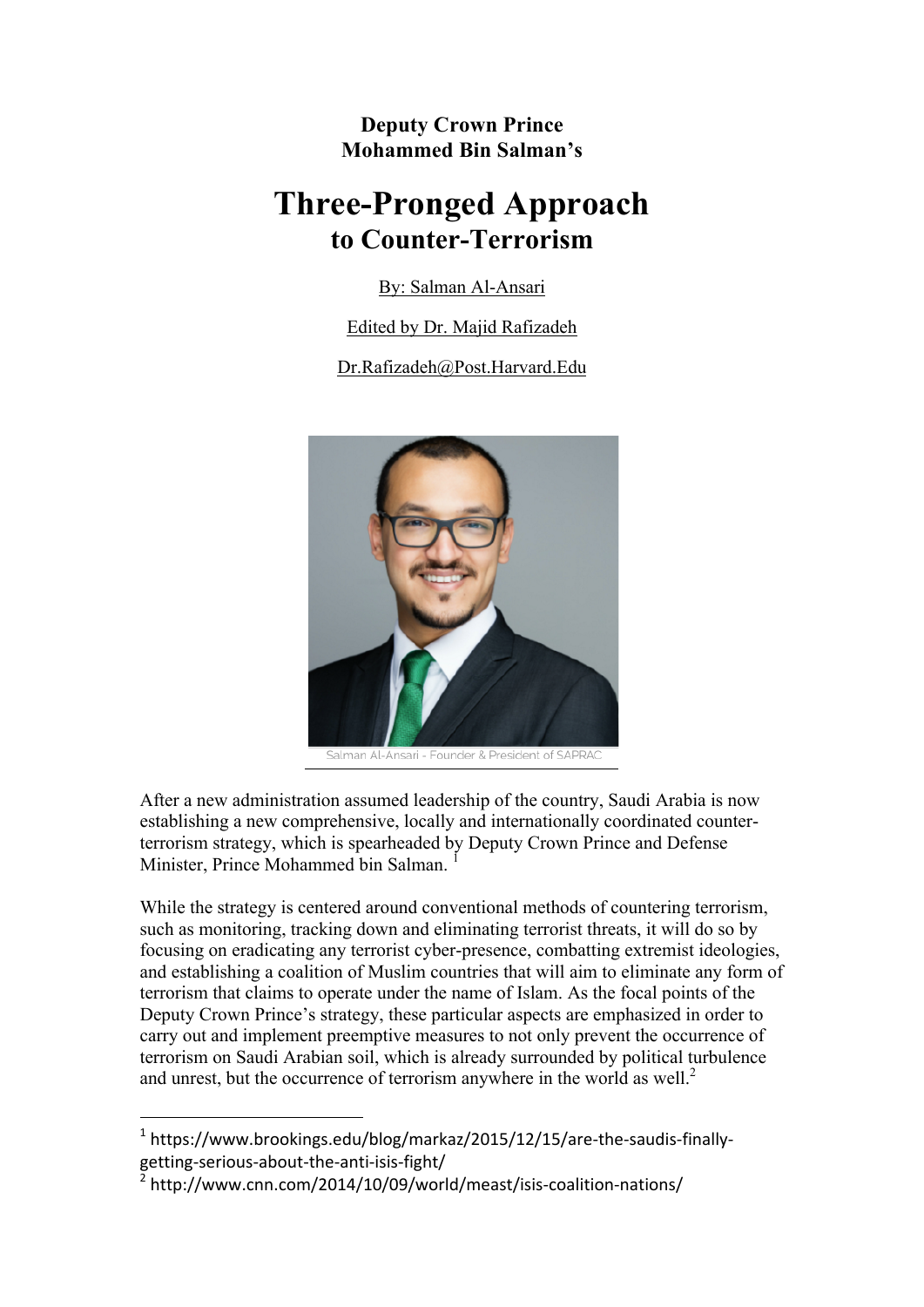However, even before this new strategy has been put into effect, Saudi Arabia has already been participating in an international coalition to combat terrorist organizations, chief of them being ISIS. In fact, ever since the International Coalition to Combat ISIS was formed under the leadership of the United States, Saudi Arabia has been an active member since day one. Saudi Arabia started out by participating heavily in the coalition's military operations that were launched in September 2014, with air strikes that targeted areas controlled by ISIS within Syrian and Iraqi territories. In fact, the total number of offensive sorties carried out by Saudi Arabia's Air Force up to July 25<sup>th</sup>, 2016 is 254 sorties. Saudi Arabia displayed its commitment to the International Coalition's military air campaign against ISIS even further by sending its Special Operation Forces to assist with the coalition's efforts. Additionally, on April 25<sup>th</sup>, 2016, Saudi Arabia carried out a massive military offensive against Al-Qaeda in the Arabian Peninsula (AQAP) that eliminated more than 800 Al-Qaeda militants in Al-Mukalla, paving the way for a legitimate Yemini government to liberate Hadhramaut's capital from Al-Qaeda's grip.<sup>3</sup>

As such, Saudi Arabia's participation in the United States-led global coalition also constitutes a strategic aspect in the battle against ISIS, and that is by taking away every excuse for ISIS to claim that it is engaged in a war exclusively against the West, or what they often refer to as "Christian Crusaders". <sup>4</sup> There are also deeply embedded reasons as to why the Kingdom's contributions makes this global coalition uniquely positioned to defeat ISIS, as Saudi Arabia is home to the two holiest sites in Islam, Mecca and Medina, effectively making Saudi Arabia the de facto leader of the Arab and Islamic world. ISIS has targeted Saudi Arabia more than 20 times in order to discourage them from continuing to be active participants in the global coalition to combat it. This is because ISIS knows for a fact that the Kingdom's inclusion in this coalition greatly reduces the chances of ISIS resuming their recruitment efforts under the pretext of confronting those whom they refer to as "infidels". <sup>5</sup>

Recently, given the significant resources and capabilities that terrorist groups have been able to acquire, the current Saudi administration has recognized the need to adapt to the threats that these terrorist elements represent. It also believes that a new tactical approach must be implemented as part of a strategy that not only aims to encircle terrorist groups and completely impede their movements, but also to thoroughly cut off their sources of financial income. Some of the ways that will be used to monitor their movements include tracking their recruitment strategies that utilize online social media platforms, such as Facebook and Twitter, or by keeping a close eye on extremist groups that encourage Saudis to commit to fundamentalism, which is subsequently used as a gateway to push Saudi youth towards extremism and intolerance. <sup>6</sup>

<sup>3</sup> http://www.cnn.com/2014/10/09/world/meast/isis-coalition-nations/

<sup>4</sup> http://www.catholic.com/blog/steve-weidenkopf/isis-flogs-the-crusades-myth

<sup>5</sup> http://www.newsweek.com/yemen-conflict-saudi-arabia-al-qaeda-mukalla-451894

 $6$  https://www.brookings.edu/blog/markaz/2015/12/15/are-the-saudis-finallygetting-serious-about-the-anti-isis-fight/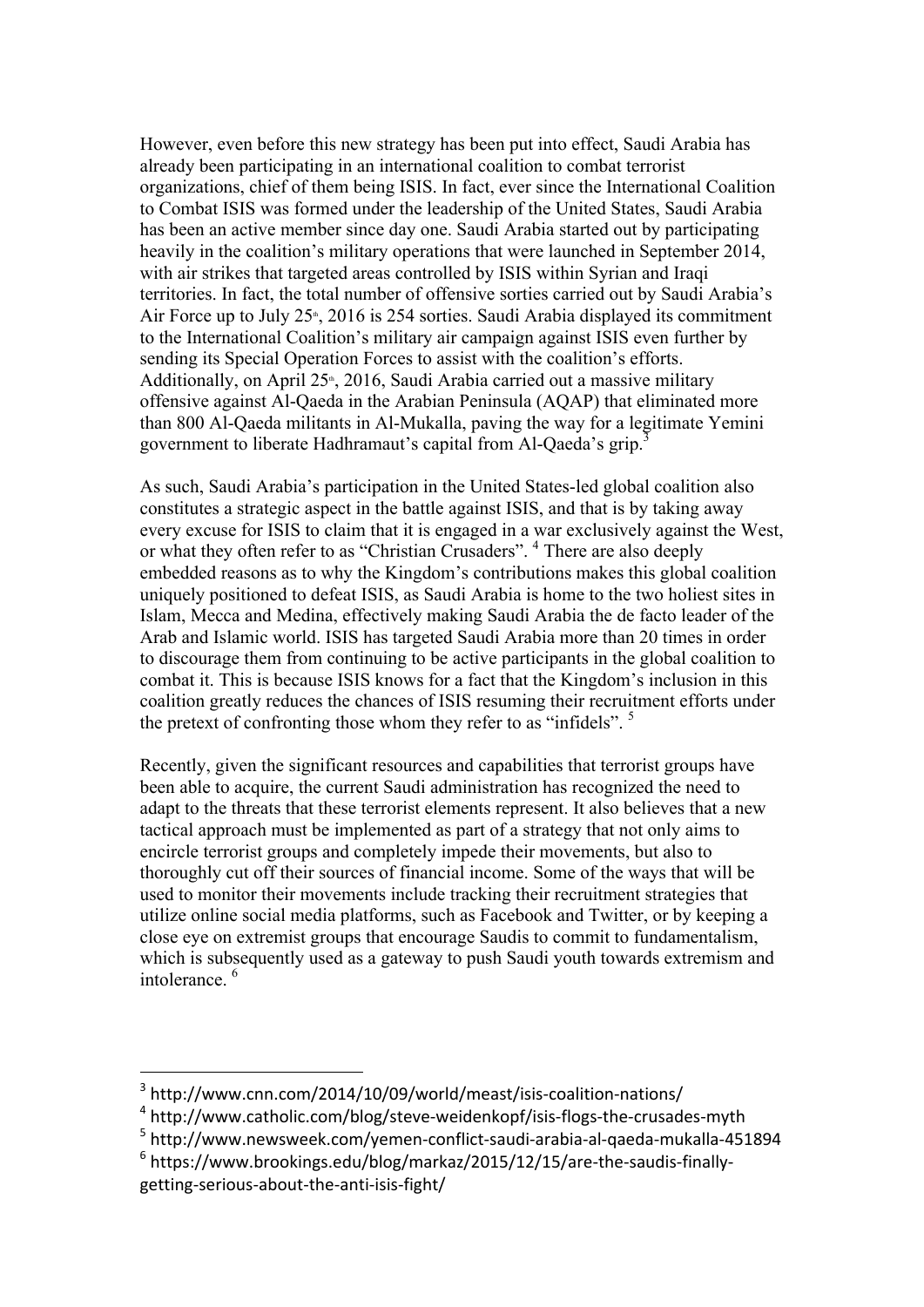

As such, the Deputy Crown Prince pushed for three main directions towards the strategy that focus on tackling terrorism through multiple fronts that include (but are not limited to) digital, ideological and military fronts. Three centers have been established that take on each respective front, which are:

1. The establishment of a specialized center called the "Digital Extremism Observatory" (DEO) that aims to monitor and track every possible online presence created by terrorist groups, whether it's social media accounts, survey sites or webpages created by these groups to promote their ideologies and goals. Even Twitter recognized the importance of keeping terrorists from accessing and abusing social media platforms, as they have shutdown nearly 250,000 <sup>7</sup> Twitter accounts associated with terrorist groups and activities.<sup>8</sup>

Some of the center's efforts include frustrating any attempt to exploit any online platform that could be used for either recruitment or spreading extremist ideologies. It does so by enlisting the help of experts in online monitoring and data analysis, in order to develop a detailed map of intelligence information that can be provided to local or international authorities if requested. The center also has a dedicated team of specialists that respond swiftly to any attempt by terrorists to spread their ideology or to employ any of their digital recruitment strategies. This is all done under a framework of cooperation between the Kingdom and the global community for the purpose of collaborating effectively towards thwarting any terrorist operation that could be carried out using these platforms. Examples of such operations that relied

 $7$  http://www.nytimes.com/2016/08/19/technology/twitter-suspends-accountsextremism.html? r=0

 $8$  http://www.nytimes.com/2016/08/19/technology/twitter-suspends-accountsextremism.html? r=0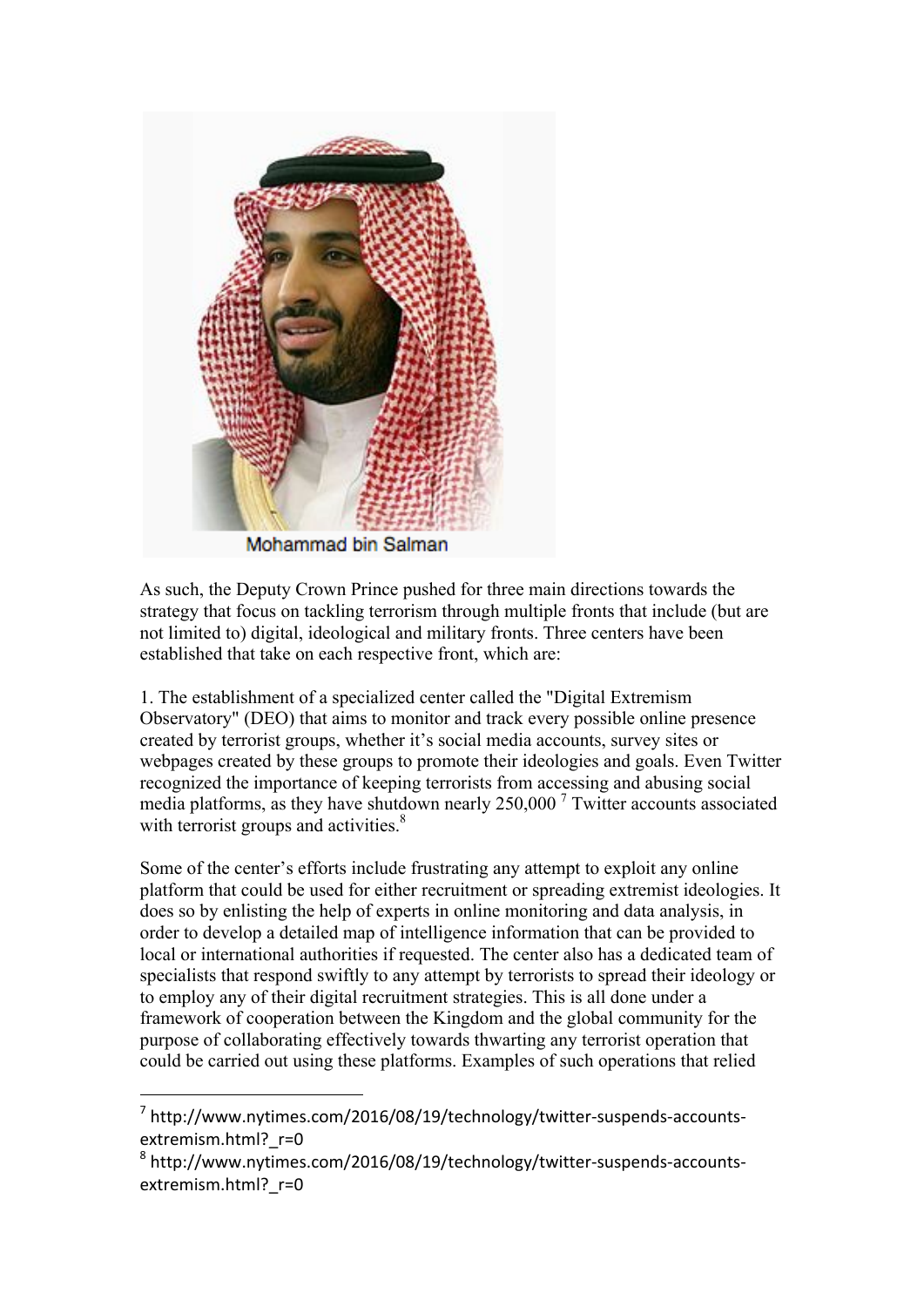heavily on online social networking sites include those that occurred in France and Britain. In addition, the terrorist group Al-Qaeda used several online media platforms on February 14<sup>th</sup>, 2003 to broadcast incendiary propaganda against the Kingdom titled "Between the Band of Horsemen". Elements of the terrorist organization consequently used this propaganda piece as one of the steps towards an infamous terrorist operation known as the "Pearl Harbor of Arabia", which occurred on May 2003. It targeted a residential compound in the Saudi capital Riyadh, killing eight Americans, Australians and many Westerners, as well as a number of Saudi security guards.<sup>9</sup>

2. The establishment of an ideology research and advocacy center that aims to not only confront extremist ideologies, but also to promote a more moderate and welcoming version of Islam that is based on the religion's principles of tolerance and coexistence with others, no matter what their religion, belief or nationality. The center has just recently been established, and is currently being led and supervised by the former Minister of Justice and head of the Supreme Judicial Council, Dr. Mohammed Al-Issa. The Deputy Crown Prince assigned this responsibility to Dr. Al-Issa due to his other position as secretary general of the Muslim World League, where he also counters extremist ideologies and promotes a more moderate version of Islam. The league is recognized by the United Nations as an Observer in consultative status with the Economic and Social Council (ECOSOC). In addition, the league's membership includes 60 Islamic states, and is known for being moderate and open to other cultures. It also utterly rejects all forms of extremism and terrorism. <sup>10</sup>

The center also plays a major role in efforts to quell any extremist religious discourse, as well as in pushing for new blood into some religious institutions in order to suppress and erase any aspect related to extremism and intolerance towards others. This responsibility has been fulfilled by Dr. Al-Issa during his tenure as Minister of Justice, by enforcing laws and regulations that contributed greatly to isolating and excising any extremist element that might hide and operate within these institutions or use them as a means to spread extremism or supporting fundamentalist ideologies.

Dr. Al-Issa also toured the United States in January 2012 as part of his commitment to communicate with the international community, where he emphasized the Kingdom's centrist, moderate approach and its principle of tolerance towards others. Dr. Al-Issa was also keen on stressing the importance of combatting extremist ideologies during meetings with several U.S. officials, as well as his personal concern and goal to refute any excuse or justification for terrorists to conduct attacks in the name of Islam.<sup>11</sup>

3. The establishment of the "Islamic Military Counter Terrorism Coalition", which includes 40 Muslim countries that will work within international conventions and laws in order to complement the regional and international efforts that are already underway for confronting terrorism in all of its manifestations. Additionally, it was recently announced that a joint operations center for the coalition has been created in

<sup>&</sup>lt;sup>9</sup>https://www.saprac.org/uploads/2/4/0/6/24062436/crown\_prince\_mohammed\_bi n\_nayef - man\_behind\_counterterrorism\_strategy\_final\_1.pdf

 $^{10}$ https://www.brookings.edu/blog/markaz/2015/12/15/are-the-saudis-finallygetting-serious-about-the-anti-isis-fight/

 $11$ http://www.europarl.europa.eu/meetdocs/2009\_2014/documents/afet/dv/20130 422\_cvalissa\_/20130422\_cvalissa\_en.pdf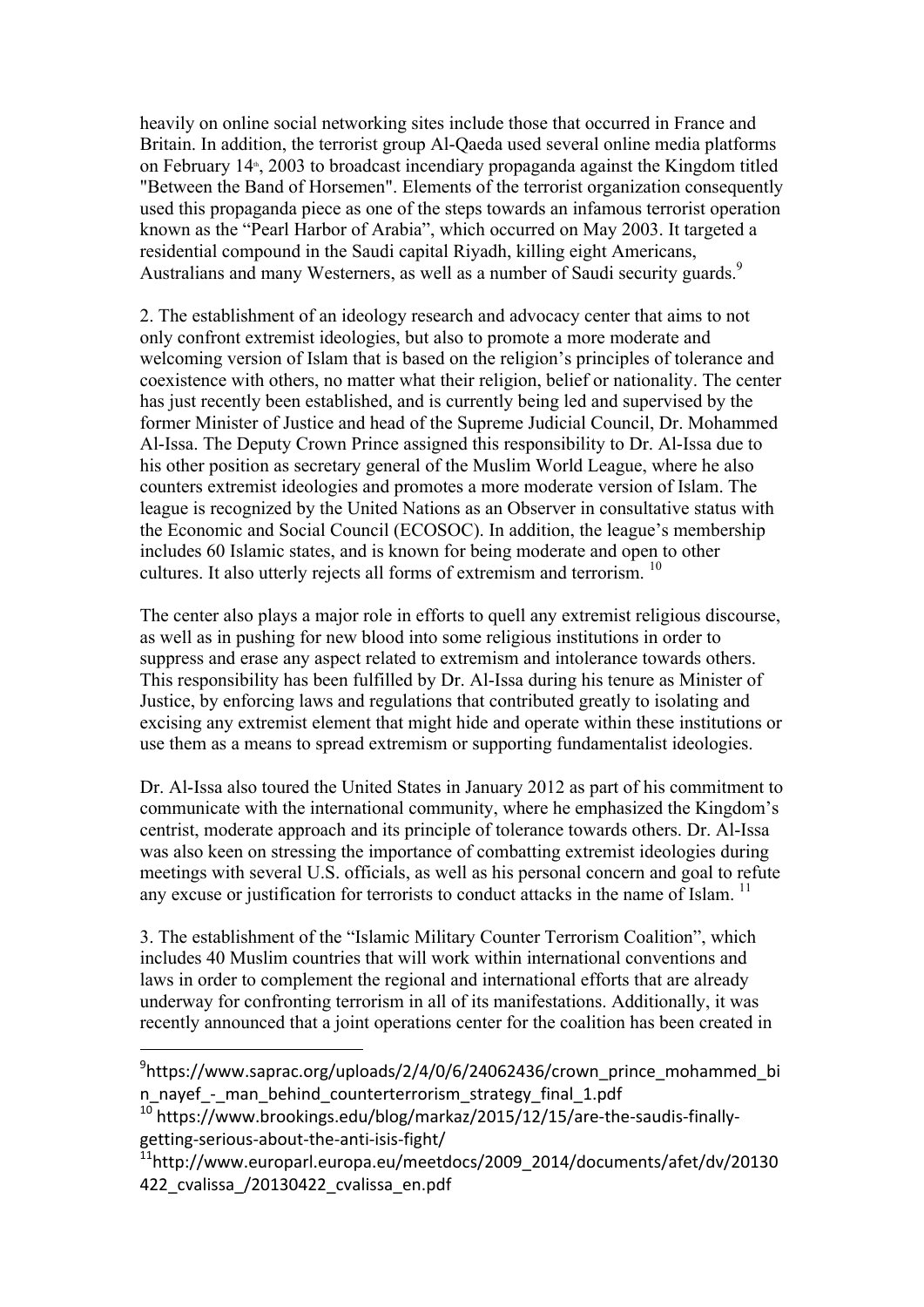Riyadh in order to unify, support and coordinate the efforts of all willing countries that want to offer help and assistance in combatting both physical and digital forms of terrorism<sup>12</sup>

The Deputy Crown Prince faces what is possibly the most foreboding and relentless form of terrorism that Saudi Arabia and the world has ever seen. While it has been argued that Saudi Arabia hasn't been doing enough to publicize its counter-terrorism efforts to the international media, one can also argue that the country's current administration has formulated a far more comprehensive and methodical approach to fighting terrorism that aims to root out extremism wherever it may manifest by any means possible, whether its digitally, ideologically or militarily.  $^{13}$ 

Salman Al-Ansari – Founder & President of the Washington DC-based Saudi American Public Relation Affairs Committee (SAPRAC)

## **Additional References and Sources:**

- [1] https://www.brookings.edu/blog/markaz/2015/12/15/are-thesaudis-finally-getting-serious-about-the-anti-isis-fight/
- [2] http://www.cnn.com/2014/10/09/world/meast/isis-coalition-nations/
- [3] http://www.cnn.com/2014/10/09/world/meast/isis-coalition-nations/
- [4] http://www.catholic.com/blog/steve-weidenkopf/isis-flogs-thecrusades-myth
- [5] http://www.newsweek.com/yemen-conflict-saudi-arabia-al-qaedamukalla-451894
- [6] https://www.brookings.edu/blog/markaz/2015/12/15/are-thesaudis-finally-getting-serious-about-the-anti-isis-fight/
- [7] http://www.nytimes.com/2016/08/19/technology/twitter-suspendsaccounts-extremism.html? r=0
- [8] http://www.nytimes.com/2016/08/19/technology/twitter-suspendsaccounts-extremism.html? r=0
- [9]https://www.saprac.org/uploads/2/4/0/6/24062436/crown\_prince\_m ohammed\_bin\_nayef\_-

\_man\_behind\_counterterrorism\_strategy\_final\_1.pdf

<u> 1989 - Johann Stein, fransk politik (d. 1989)</u>

- [10] https://www.brookings.edu/blog/markaz/2015/12/15/are-thesaudis-finally-getting-serious-about-the-anti-isis-fight/

<sup>&</sup>lt;sup>12</sup> http://www.cnn.com/2015/12/14/middleeast/islamic-coalition-isis-saudi-arabia/ <sup>13</sup> https://www.brookings.edu/blog/markaz/2015/12/15/are-the-saudis-finallygetting-serious-about-the-anti-isis-fight/